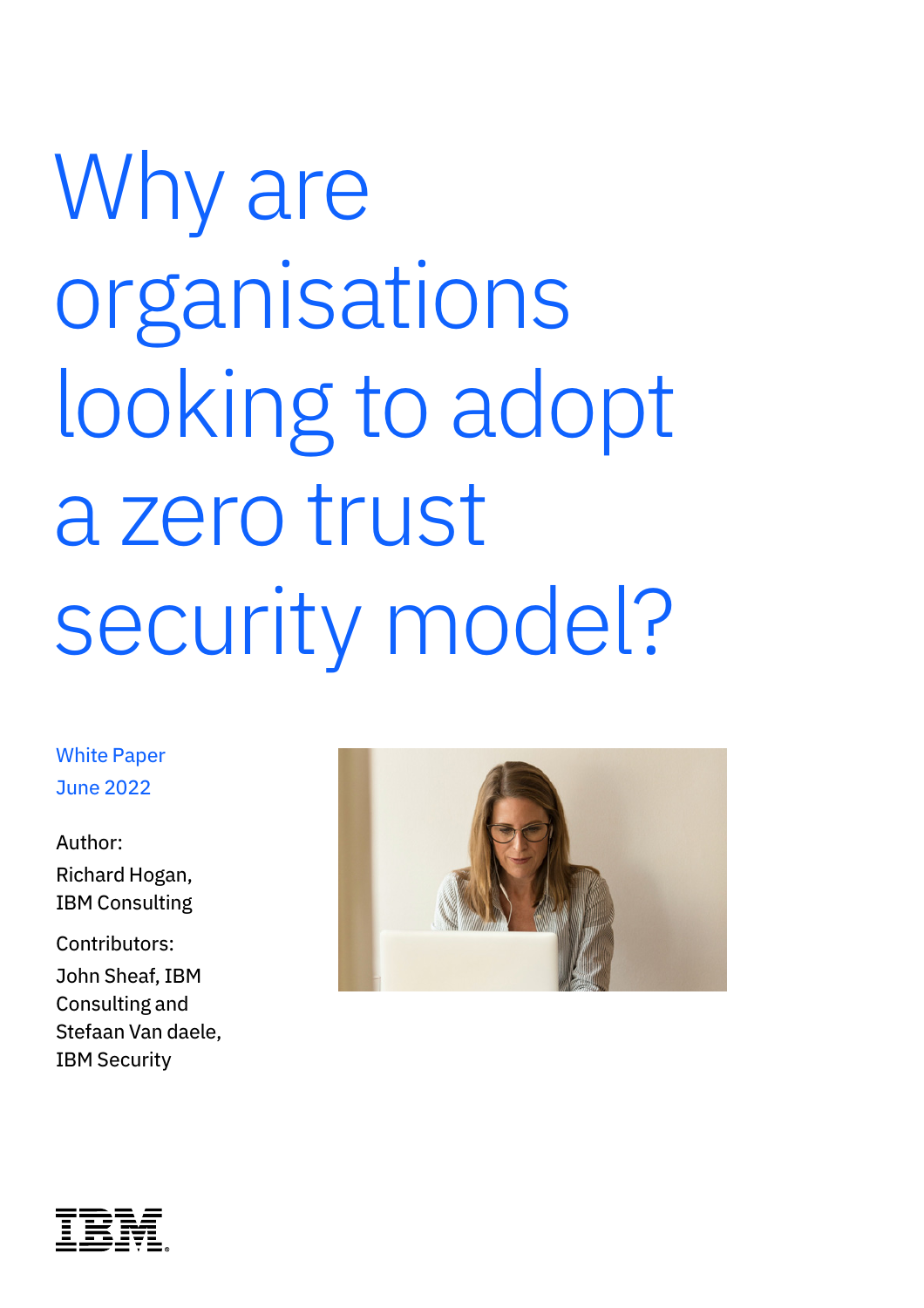## Adapting security to new cloud environments

"IBM research indicates that in 2020, upwards of 90% of cyber-related incidents studied originated in cloud environments."

As more and more organisations adopt a hybrid and/ or multicloud environment, the ability to protect against threats becomes increasingly difficult, especially when organisations attempt to apply legacy-based security models to the new cloud paradigm.

These models may well be sufficient when an organisation's assets are in one central location like a data centre, and all users are based in physical office locations which are controlled by central IT departments, but probably won't offer enough protection for new, hybrid environments. To add to the complexity introduced by the new cloud services, the COVID-19 pandemic has complicated matters even further, as many organisations adopted a remote work policy so they could effectively continue working during the pandemic.



This has the effect of moving the defence perimeter of the organisation away from the central data centre or company premises to a perimeter that encompasses the various cloud services (including a combination of SaaS, PaaS and IaaS services) as well as the remote workforce who can access the corporate estate via a number of means including desktops, laptops and mobile devices. This does not even consider IoT or edge devices, which further extend the perimeter.

A zero trust model can help to reduce the attack vectors and mitigate the blast zone of any impacted systems.

*Source: IBM IBV Study 2021*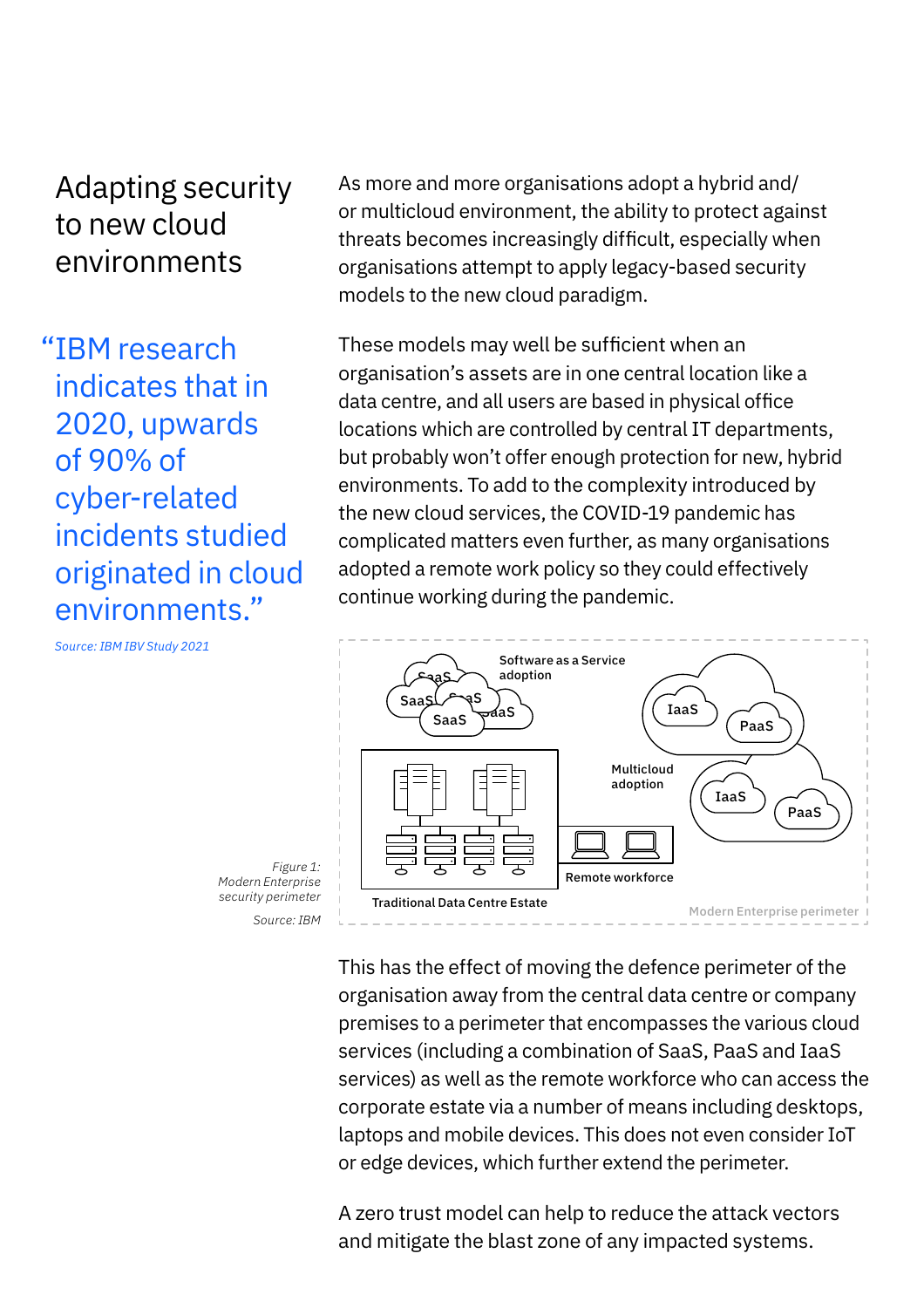# What is a zero trust strategy?

"92% of organisations surveyed lack the ability to securely enable cloudnative capabilities to their internal and external partners."

One of the primary differences between traditional security models and zero trust strategy is that the default posture is to assume breach – this posture effectively implies that attackers are already present in your organisation's network and appropriate controls need to be defined and applied to counter this assertion. To counter the assumed presence of threat actors within your estate, a zero trust approach provides a series of principles that should be implemented to restrict/control access to resources, regardless of their physical location. The other key principles include:

- Assess trust dynamically and consistently
- Constantly monitor and optimise
- Define the protect surface, not the perimeter
- Leverage network segmentation to implement micro-perimeters

The upshot of these principles is that identity (person, device and/or application) is constantly being authenticated and authorised. Constant verification helps organisations stay on top of resources, so that any changes in the estate are monitored, identified and audited, and the appropriate teams are notified.

*Source: IBM IBV Study 2021*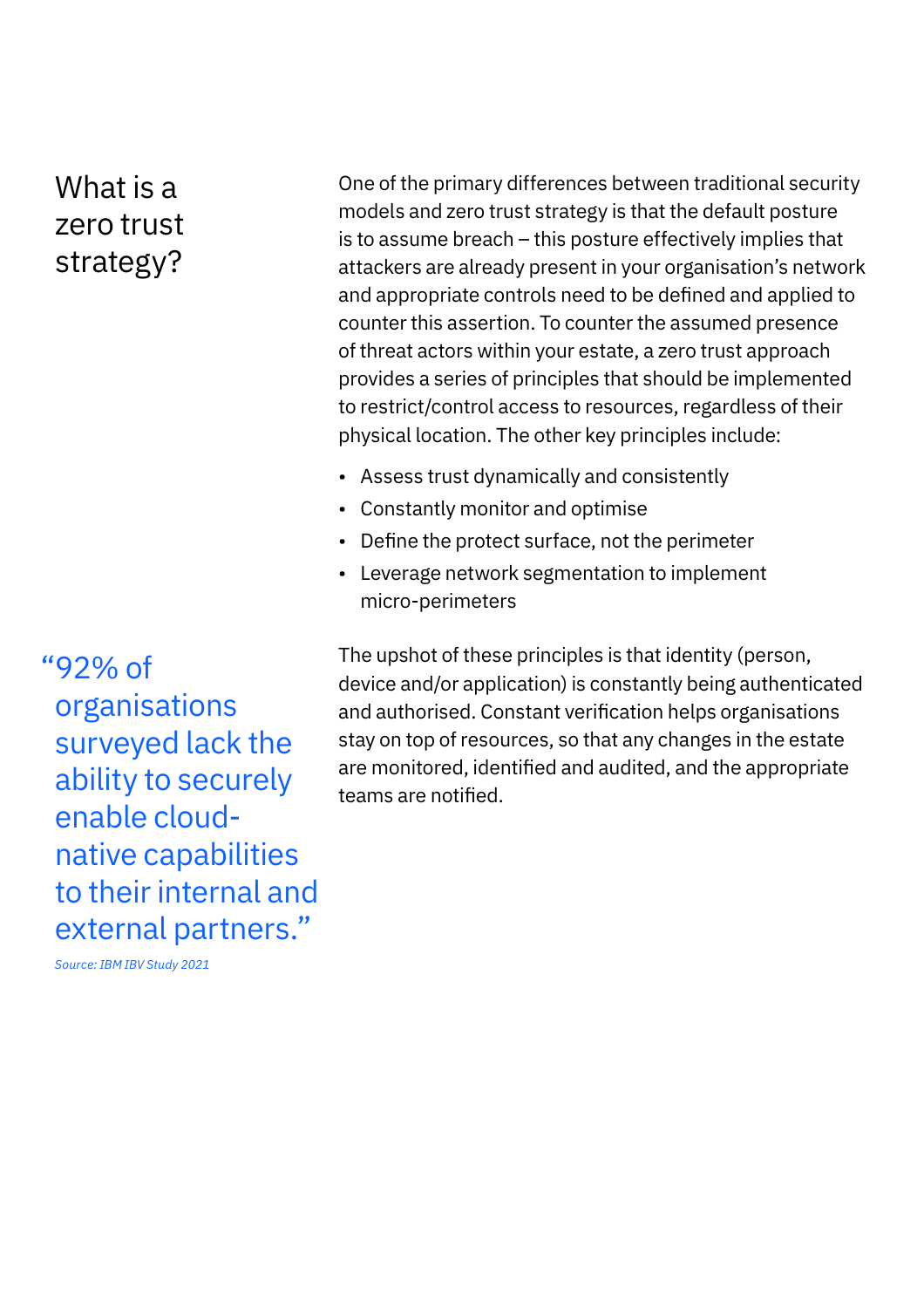# Benefits of a zero trust model

In a recent study the IBM Institute for Business Value  $(IBV)<sup>1</sup>$  found that the surveyed organisations who had implemented a zero trust model reported experiencing the following benefits:

- 54% reported experiencing an improvement in detection and response capabilities and vulnerability management.
- 61% of the zero trust adopters reported an improved ability to limit malware propagation, and a reduction in the impact of breaches.
- The ability to establish and maintain secure connections between ecosystem partners allowed 54% of the adopters to report capitalising on cloud investments.
- More of cybersecurity budget invested in upskilling resources has led to 60% zero trust pacesetters, reporting cyber resource retention rates 10% higher than their peers.

In the same study, IBM found that only  $23\%<sup>1</sup>$  of participating organisations are currently pursuing a zero trust policy. This figure is not surprising as implementing such a shift in both processes and technology can be daunting and potentially complicated.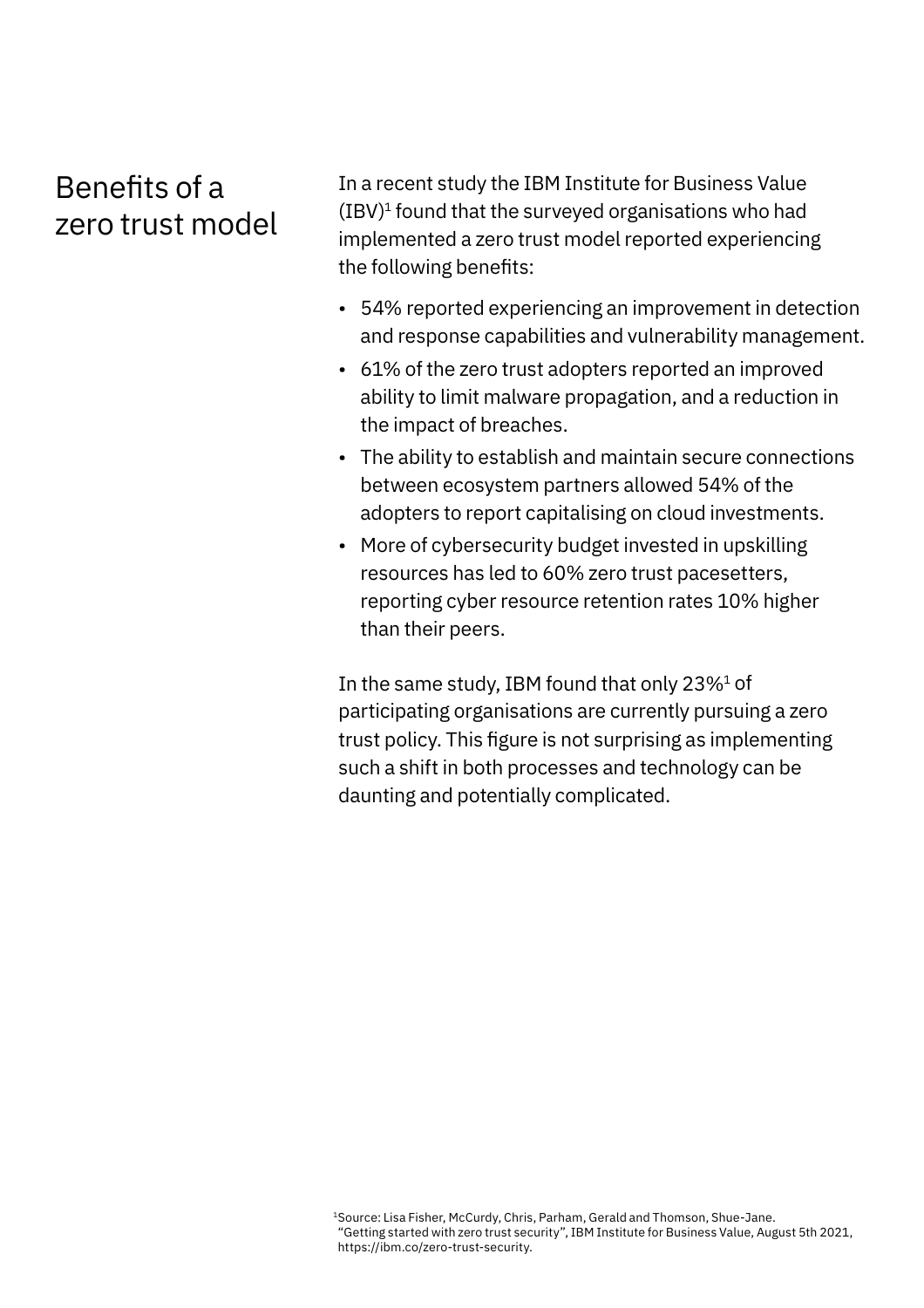# What's the cost of not doing it?

The average total cost of a data breach to an organisation in 2020 was \$3 million.

*Source: IBM IBV Study 2021*

In today's current landscape, organisations cannot afford to neglect the risk and security factors involved in their journey to the cloud. Even a minor breach could have disastrous consequences with long-term damage.

According to the same IBM IBV study, the average total cost of a data breach to an organisation in 2020 was \$3 million, alongside 'unrecoverable impacts on reputation and brand'2. The most immediate and difficult challenge that organisations face is putting a zero trust policy into action, protecting sensitive information at scale across the enterprise and embedding a culture and mindset of zero trust.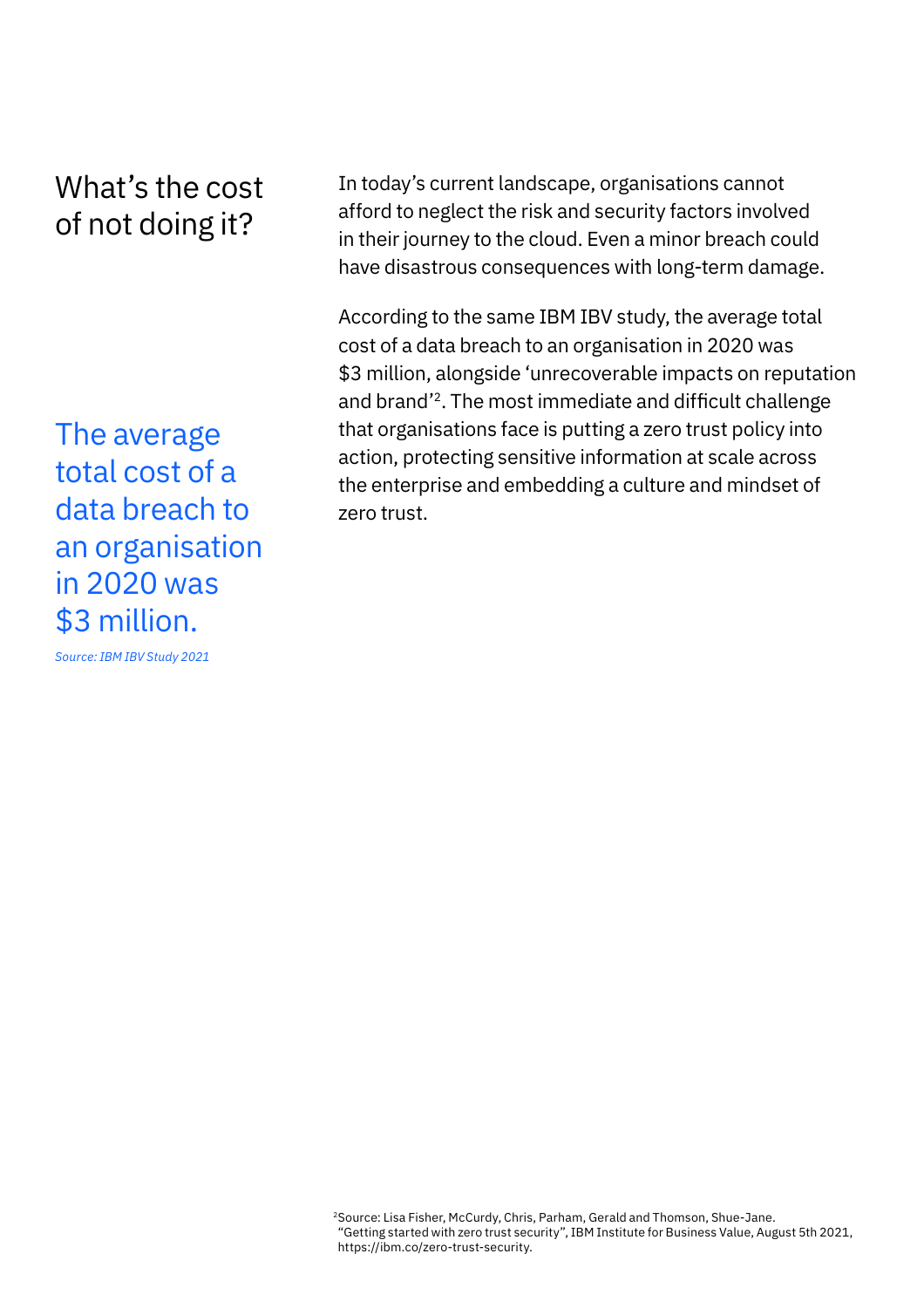Implementing a zero trust model with IBM and your Microsoft product set

If your organisation is already utilising Microsoft technologies, either on-premises or via a combination of Microsoft 365 and Microsoft Azure, then it is likely that you already have the tools that you need to provide a foundational zero trust model.

IBM has produced a zero trust framework that provides a well-defined and structured approach, which is designed to leverage your existing Microsoft technology investment and integrate IBM technologies, such as Cloud Pak Security (CP4S), X-Force Threat Management and our industry leading consultancy services, to provide an end-to-end, zero trust security approach.



*Figure 2: IBM zero trust governance model Source: IBM*

> The goals of the different elements of IBM zero trust framework, include:

- **Define the context:** Understand users, data and resources to create coordinated, security policies aligned with the business.
- **Verify and enforce:** Protect the organisation by quickly and consistently validating context and enforcing policies.
- **Detect and respond:** Resolve security violations while trying to minimise the impact to business by taking targeted actions.
- **Analytics and orchestration:** Continually improve security posture by adjusting policies and practices to help make faster, more informed decisions.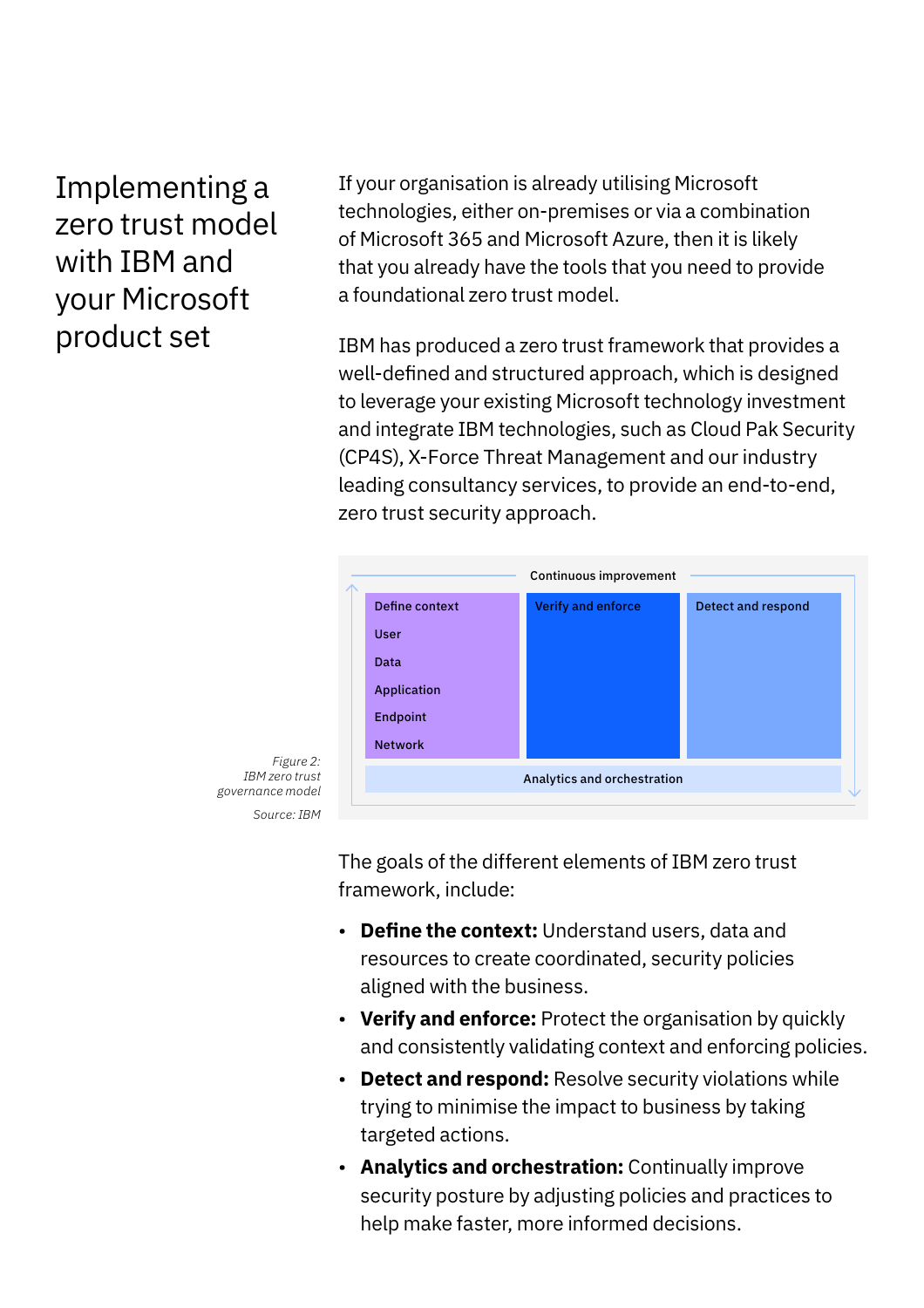## Why IBM?

IBM and Microsoft have been strategic partners for over 30 years, at a product/technical level, but just as importantly at a client level.

This relationship allows IBM to leverage a variety of Microsoft technical resources, either from the product group and/or from the customer success teams. This provides IBM and your organisation with the ability to:

- Hold IBM business security framing workshops to develop solutions and architectures with IBM that can compare against Microsoft Best Practices and Guidance, including the Cloud Adoption and Well-Architected Frameworks.
- Leverage Microsoft and IBM incentives, such as AMMP to support workload migration/transformation as well as Proof of Concept, Proof of Value and/or Minimal Viable Product (MVP) activities.
- Leverage IBM's alliance with Microsoft to benefit from insights from Microsoft Technical Specialists and Architects as well as the Product Group.
- Gain understanding of Microsoft's published product roadmap and gain insights into services and features which can assist with strategic decision making around the Microsoft and IBM stack.

IBM continues to invest in the Microsoft relationship, and is committed to providing industry-leading solutions for our clients by combining IBM technology and industry and domain experience with the cloud services provided by Microsoft.

This commitment is evidenced by the recent acquisition of a leading Microsoft partner in Neudesic, adding to IBM's recent list of acquisitions in this space, including Nordcloud, Taos and BoxBoat.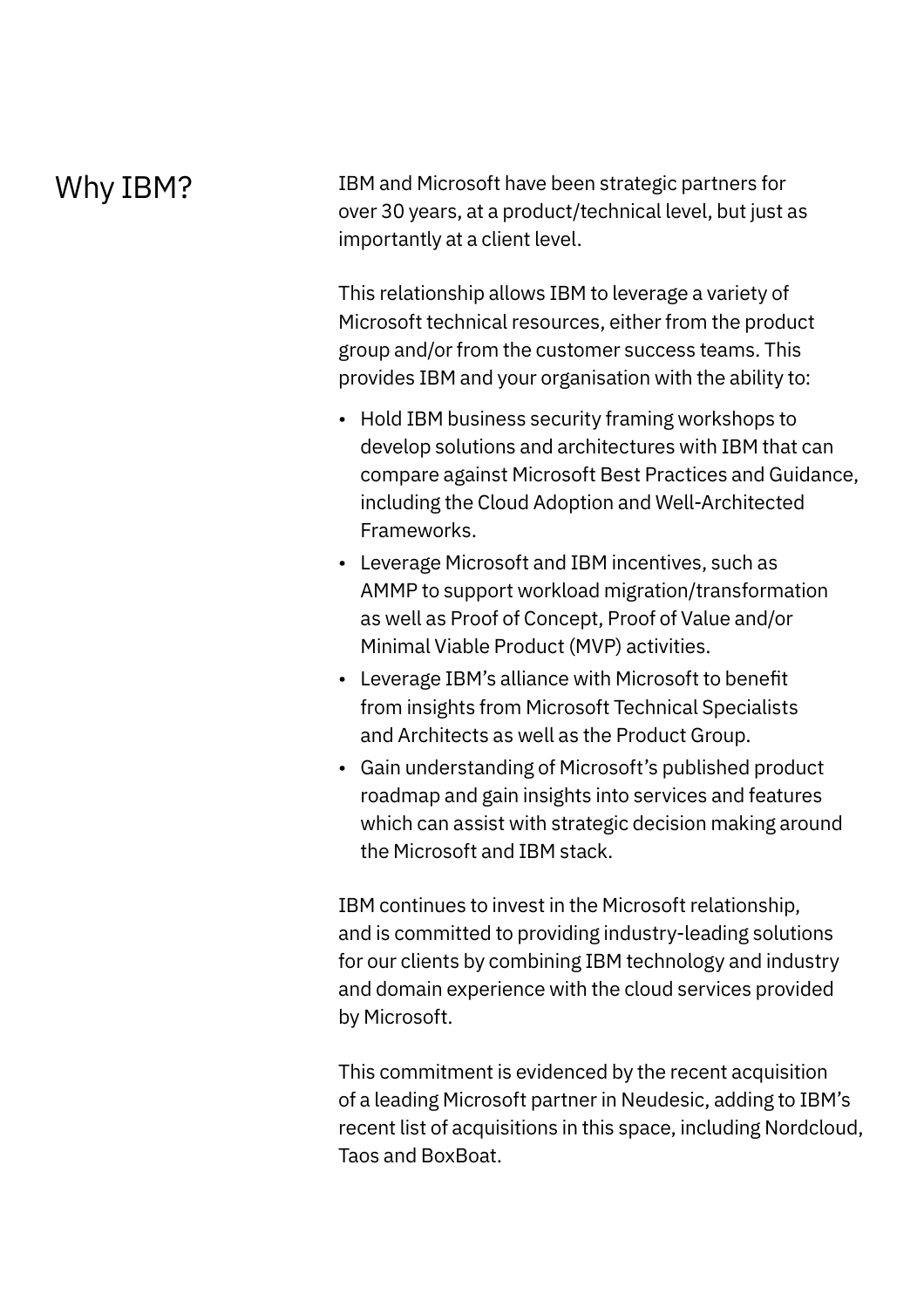# Strategic partners for over 30 years

### **Azure Red Hat® OpenShift®**

Fully managed Red Hat OpenShift service on Microsoft Azure to run containers in the cloud. Jointly engineered, managed and supported by Microsoft and Red Hat.

## **Joint Engineering**

IBM and Microsoft regularly combine knowledge and experience to collaborate on cutting edge technologies, such as Digital Twins, Security and IoT.

## **Marketplace Solutions**

Several IBM solutions have been published directly to the Azure Marketplace and AppSource for easy consumption and integration with client solutions.

## **Advanced Specialisations**

IBM currently holds several advanced specialisations, including:

- SAP on Azure
- Kubernetes on Azure
- Modernisation of Web Apps on Azure
- Azure Virtual Desktop
- Analytics on Azure

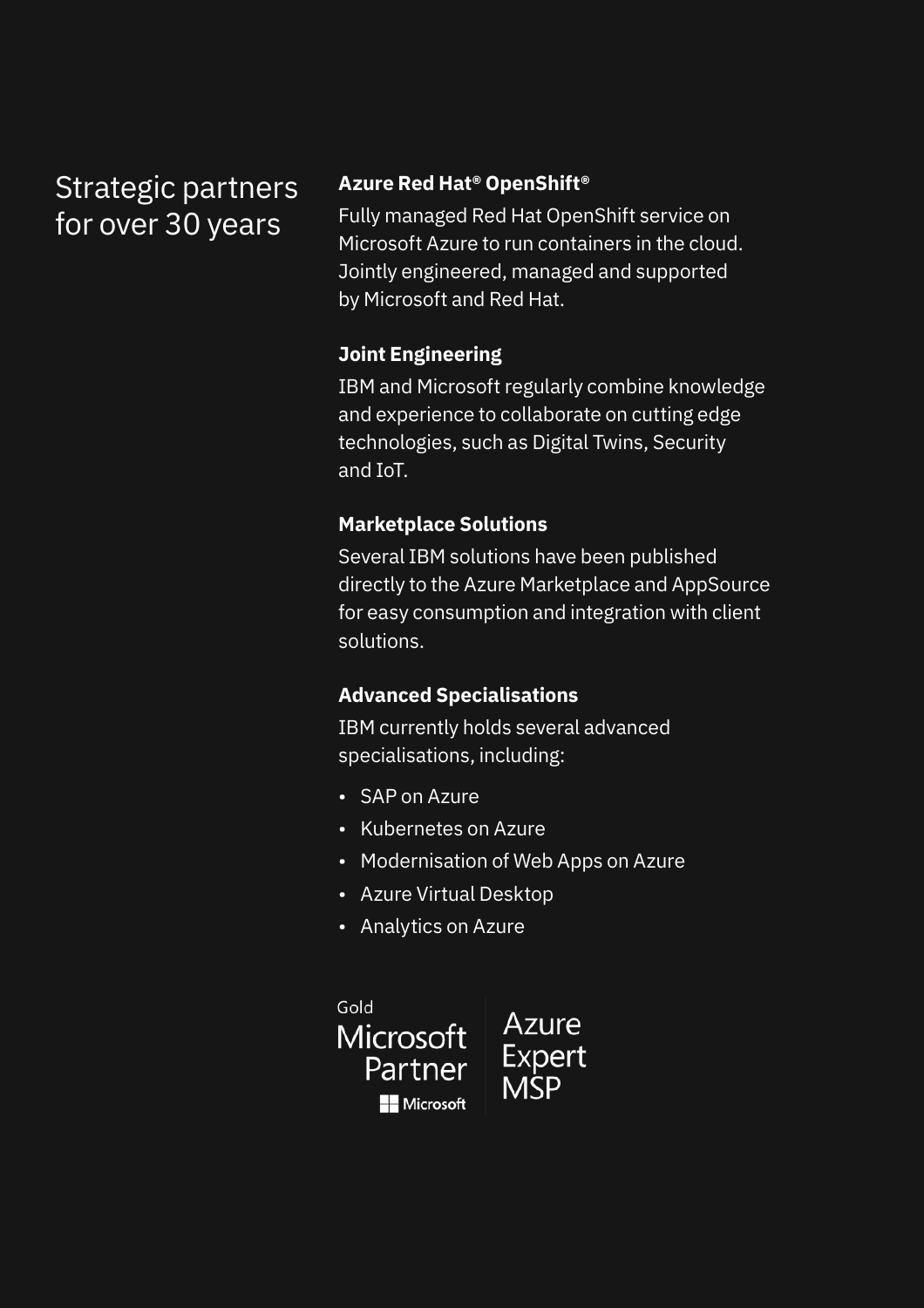## So what can you do next?

Try a no cost, virtual business security framing session with IBM so you can experience first-hand how the people and practices of IBM can help accelerate your security transformation. Here's how it works:

## 1

#### **Tell us about your security challenge**

Maybe you've got a specific business or technology problem in mind. Or perhaps you want help building an innovative, agile culture. Share a few thoughts and we'll get in touch to schedule your session. You decide who you want to bring along from your company (up to five people).

## 2

#### **We'll get to work with you**

With your session in the calendar, we'll pull together a team from IBM to create a set of thoughtful activities designed to give you a new insight.

There's a variety of areas that we can cover such as: Identity and Access Management, Threat Protection, Cloud Security, Information Protection, Risk Management – but let's get the foundation first and we'll take it from there.

## 3

#### **Attend your framing session**

Join your interactive virtual session guided by IBM. In our two-hour meetup, we'll explore your challenges and drivers and you'll benefit from experienced perspectives. We'll jump into collaborative activities that ignite communication and fresh thinking, expose new options to achieve your business goals and build consensus within your team. Your team can gain clarity and alignment on your critical needs and a custom statement.

## $\Delta$

#### **Take the next step**

A no cost framing session is a great place to start, but it's only the first step. You can choose to continue a consulting partnership with IBM, with options like an Enterprise Design Thinking workshops to define how we'll get to work building on your security foundations and enable your IT team and other users to leverage the security features available to you.

For more information or to arrange a framing workshop, please contact richard.i.hogan@ibm.com.